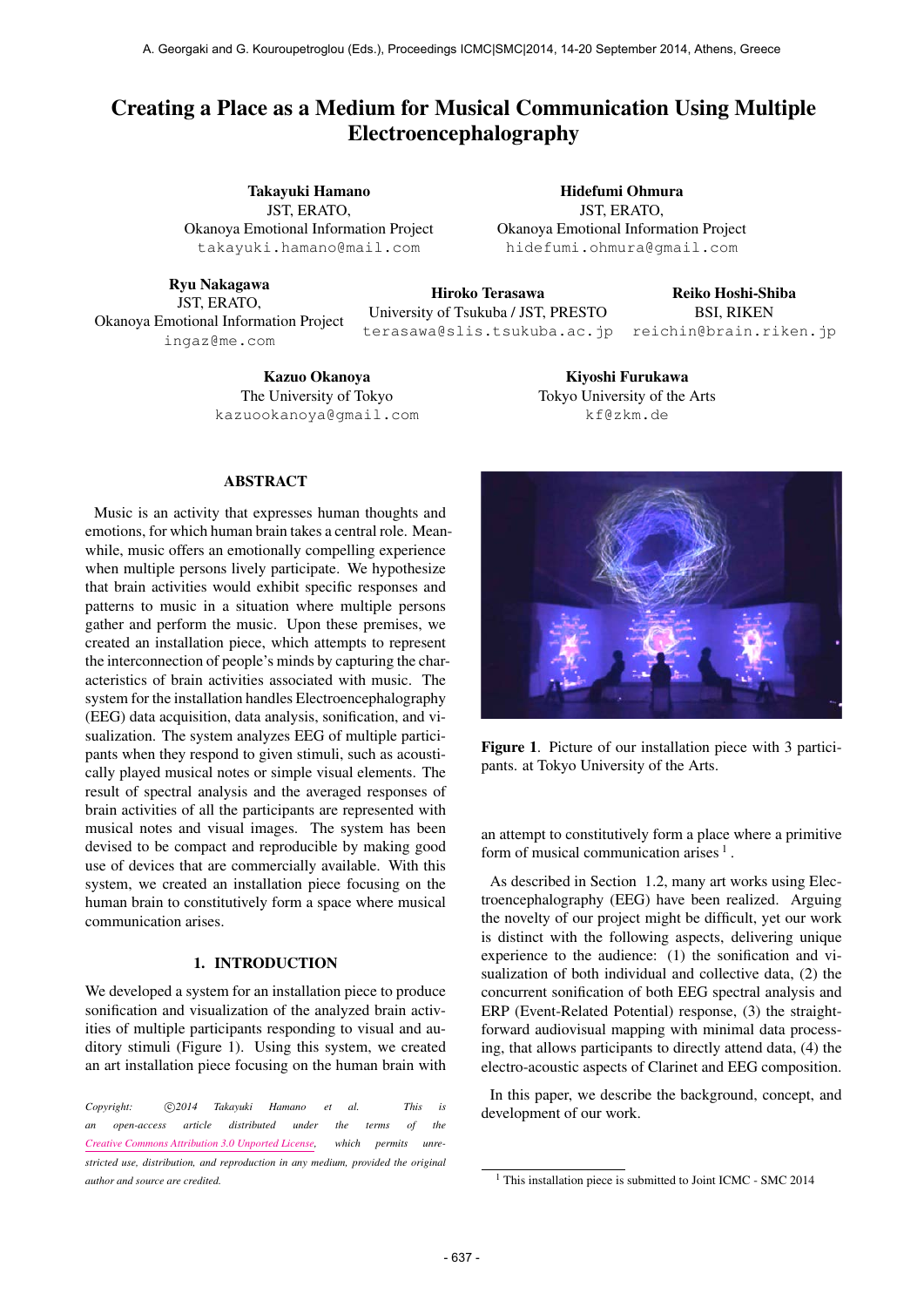#### 1.1 Basic Concept of Installation: Musical Communication

In many cases of music, more than one person congregates in a given place. The musicologist Charles Small proposed a concept of musicking, meaning any activity involving or related to music performance [1]. He also argued that the act of musicking establishes a relationship of all individuals contributing to the nature of an event that is a musical performance, in any place [2]. In such a situation, interactions between individuals are orchestrated within a single brain, according to Benson [3].

Building from this idea, we are currently developing an art piece in the form of installation with multiple participants. This is because we intend to capture the characteristics of brain activities associated with music that are present not only in the brain activities of individuals, but also in the relationship between the brain activities of multiple people. Besides that, we also assume that brain wave patterns specific to music appear more strongly in a situation where multiple persons gather and perform the music. Therefore, we decided to compose an expression of this phenomenon by extracting the internal states of individuals and their interconnection using EEG.

## 1.2 Related artistic works using EEG

EEG is a technique used for over a century to measure electrical changes along the scalp in order to record brain activity. It is used not only in the medical and research fields, but is also used as a tool for many artistic works. The most attractive aspect is that the EEG may reflect thoughts and emotional states. In recent years, some portable EEG systems have become available on the commercial market.

Many artists are attracted to the use of EEG for their pieces. The composer Alvin Lucier is known as the first person to produce music with an EEG [4]. David Rosenboom adopted an approach of biofeedback processes during musical performances where he made the brain state of the performer audible [5].

These works still have an influence on art projects in recent decades. In a series called DECONcert, the EEGs of 48 participants are used to produce biofeedback [6]. The MiND Ensemble, gives stage performances using a portable EEG system  $^2$  . There are also some notable projects that employ multiple EEG systems associated with twodimensional representation of emotion, based on valence and arousal model [7], or relaxation and attention framework [8].

# 1.3 Brain dreams Music Project

The brain takes a core role in human activities including music, and music can be considered as an act inseparable from human thinking and emotion. Around the year 2010, we started a new project. We aimed to holistically capture the various aspects of music by tracing back to the stage at which music, emotion, and other thoughts are undifferentiated in human brain.

On that idea, *Brain dreams Music Project* was founded in  $2011<sup>3</sup>$ . The project aims to bridge art and neuroscience, and explore a new form of musical instrument. The project is both conducting research on how brain activities relate to music, and developing artistic works such as live performances and installations. The project is organized by members from many domains such as composers, visual artists, neuroscientists, computational scientists, engineers, and others.

## *1.3.1 Fundamental Research and Technology*

Since the establishment of the project, we have developed a technology for artistic expression by connecting the EEG with sonification and visualization. In the early stages of the project, we have focused on the EEG activity of individual people during their imagination of music. As an basic research study, Hoshi-Shiba has succeeded in finding the neural correlates of expectation of termination, while listening to a dominant chord in musical termination structure or cadence [9]. Currently, we are further investigating the neural activity of music imagery by applying similar experiments to both the listening of music and recalling music in one's mind. We are planning to publish the result of this study this year.

## *1.3.2 Development of "it's almost a song.."*

Based on the results of the above research studies, we developed a musical instrument using brain-computer interface (BCI) technology to generate an integrated musical expression [10]. We developed a real-time musical performance system using a classification technique in BCI technology[11] and sonification techniques to generate chords with organically fluctuating timbre. The concert piece "it's almost a song..." is performed with clarinet, or with string quartet.

In this paper, we present the installation version of "it's almost a song..." that inherits the core real-time technologies such as data acquisition and analysis, visualization, and sonification, from "Brain dreams Music Project". The installation version was first presented at a workshop in Fukushima, Japan in summer 2013. This manuscript describes the most current states of the installation version.

## 2. DESCRIPTION OF THE INSTALLATION

"it's almost a song..." installation version is for three Electroencephalography (EEG) systems and Clarinet. The mixture of musical, auditory, and visual stimuli and the realtime visualization/sonification of EEGs by audience comprises a spatial and interactive representation of interconnected musical minds. Three participants from audience listen to a clarinet composition, or observe visual stimuli (flashing geometric figures), and provide their brain activities via EEG. The measured brain activities are sonified and visualized, resulting in the following elements of the installation:

<sup>2</sup> The MiND Ensemble<http://www.themindensemble.com/>

<sup>3</sup> Brain dreams Music<http://brain-dreams-music.net/>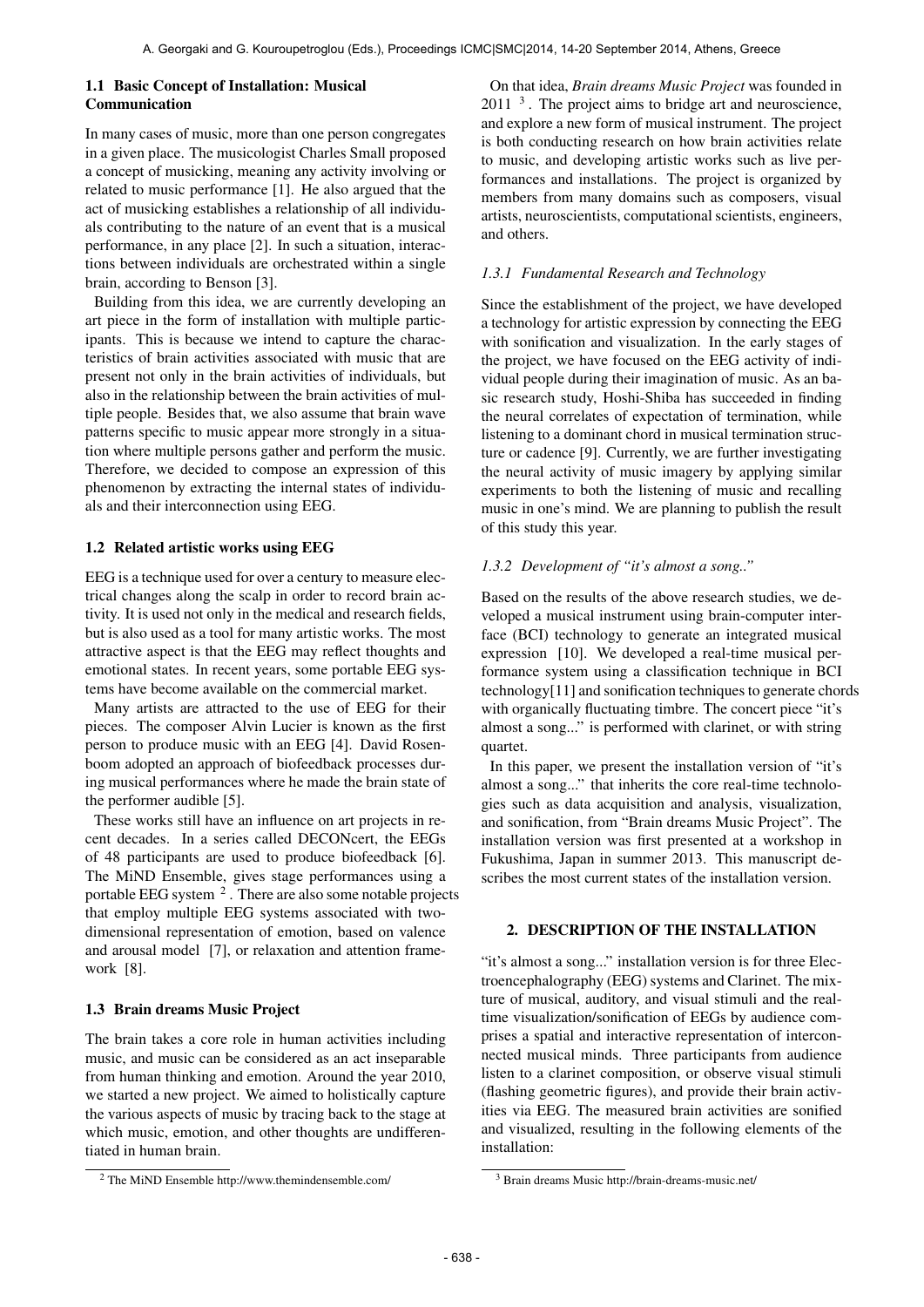#### Audio

- Continuous musical notes of harp whose pitch is mapped from the averaged alpha-band power from each participant. "Melodies" contributed from multiple participants comprise an auditory stream, forming a collective audio representation.
- Musical notes of marimba as a time-scaled playback of ERP where the averaged voltage is mapped onto the pitch. Collective representation of the neural responses.
- Clarinet composition, to artistically stimulate musicrelated brain activities.

## Visual

- Raw EEG wave forms from 14 electrodes for each participant.
- Spectrum (frequency analysis) of EEG from 14 electrodes for each participant.
- ERP wave forms for each participant.
- Sparkling visual objects by alpha-band power for each participant and for averaged result. (showing individual and averaged result)
- Animated overlapping rings by ERP. (showing individual and averaged result)

This installation system aims to display the brain activities of multiple people with visualization and sonification and to build an environment to share it with an audience. We aimed to build a compact and reproducible system with the aid of devices that are commercially available.This system is not a BCI per se, but rather an interface for a constitutive experiment in order to develop a place that allows musical communication. In the latest version of this work, three participants wear EEG equipment. We have succeeded in running our developed system with five participants, and handling data from more participants is feasible, in theory.

## 3. IMPLEMENTATION

## 3.1 Design of Architecture

We designed the architecture of the installation system as shown in Figure 2. The system consists of input sources including the EEG system and sensors, many software process units for individual participants and for the integration of their results, and equipment for their output as well.

## *3.1.1 Input Sources ([A])*

Stimuli are given to the participants while their brain activities are measured. There are two kinds of stimuli, audio and visual image. For the auditory stimuli, musical notes are played by an acoustic instrument such as a piano or clarinet. For the visual stimuli, a pre-composed movie, like the flashing of simple shapes with a vivid color, is projected on a monitor and a screen. The timing of both of the stimuli are detected with *Onset Detector* and *Photo Detector* as described later.

## *3.1.2 Software Units for Individual Participants ([B])*

When the system is started, software units for EEG processing and visualization for individual participants are launched automatically. The number of these units is determined by the number of the participants. *EEG Receiver* processes the acquisition of EEG and two kinds of analysis. This program is written purely in C for the sake of processing speed and time precision. The result of the analysis is sent to the *Visualizer*. *Messaging Server* assists interprocess communication and the general control of timing.

## *3.1.3 Software Units for Integrated Results ([C])*

The analyzed data of each subject are sent to the other units for integration. *Visualizer* for the center screen and *MIDI Synthesizer* are the units with visualization and sonification as their final output. Thereby, the audience listens to the music and sees the images generated from the participants' states. Participants also perceive sonification as a form of feedback.

All programs are built in open source programming environments, such as *Processing* 4 and *Node.js* 5 . *MIDI Synthesizer* adopts *FluidSynth*<sup>6</sup> for real-time sound generation from SoundFont. For communication between software processes, OpenSound Control (OSC) is mainly used as a messaging protocol.

## 3.2 EEG System

We used a commercial gaming EEG system *Emotiv EEG* for measuring brain activity  $7$ . The features of this EEG system are that it is a wireless and wearable device with 14 electrodes and is relatively low-priced compared to other devices for research use. The sampling rate of the system is 128 Hz. This EEG system may prove a valid alternative to laboratory event-related potential (ERP) systems for recording reliable late auditory ERPs over the frontal cortices [12].

## 3.3 Methods for EEG analysis

In this installation, we used two typical methods for EEG analysis, frequency analysis and ERP. These methods are reliable and have been widely used for a long time in the history of EEG. We used them to clearly demonstrate the relationship of EEGs arising from multiple participants by keeping the analysis process simple.

## *3.3.1 Frequency Analysis*

The frequency spectrum of EEG data was calculated by frequency analysis. The powers of each frequency band of the EEG, such as alpha and beta bands, are easily determined from the spectrum. Our system computes the spectrum for the latest time frame of EEG samples for a single second (=128 samples) at every sample for all channels

<sup>4</sup> Processing.org<http://processing.org>

<sup>5</sup> Node.js<http://nodejs.org>

<sup>6</sup> FluidSynth<http://sourceforge.net/apps/trac/fluidsynth/>

<sup>7</sup> Emotiv EEG System<https://www.emotiv.com/>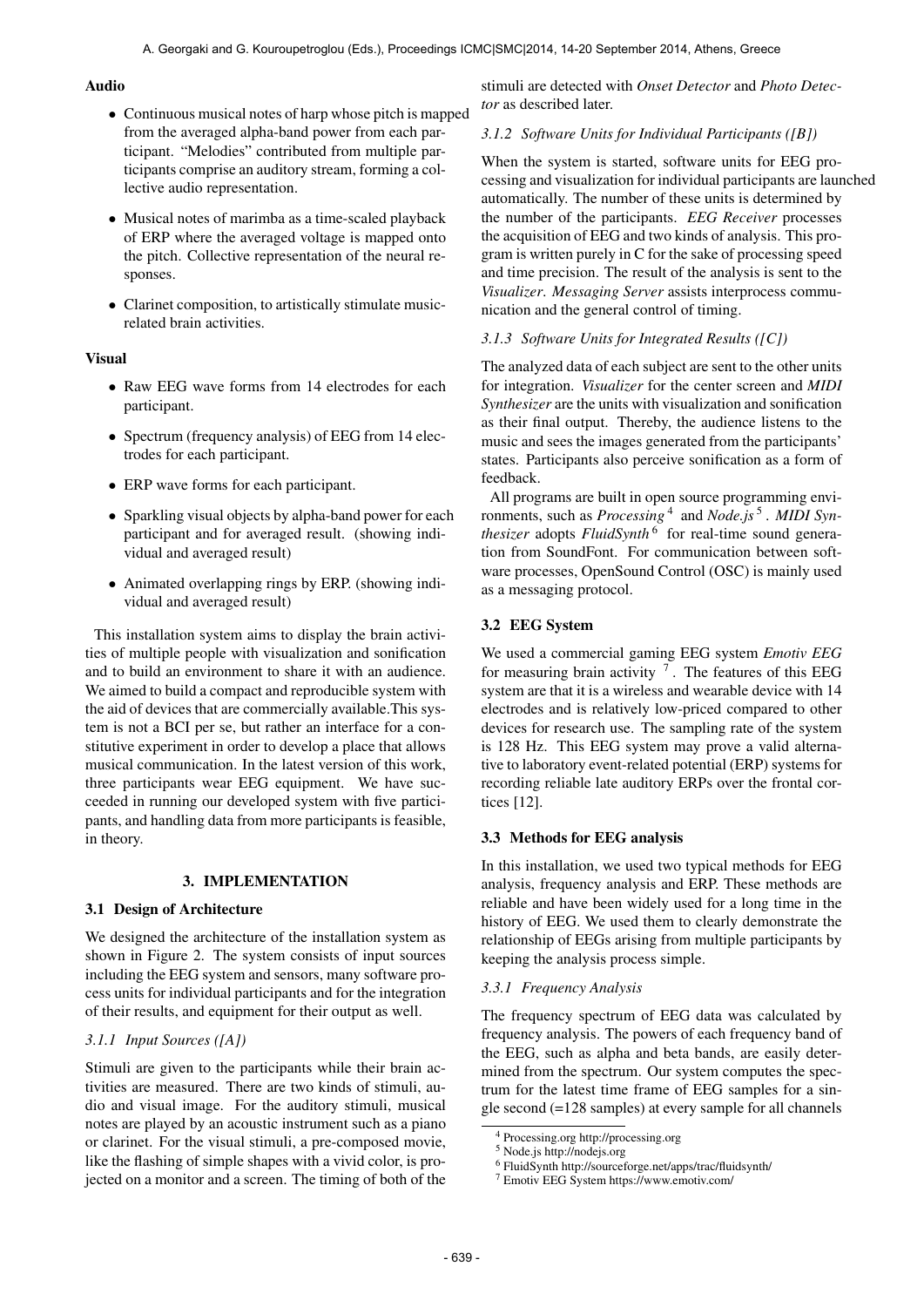

Figure 2. Diagram of the architecture of our installation system.

and participants. For visualization, the change of alphaband power was used. We used a C library *FFTW* <sup>8</sup> for the computation of the Fast Fourier Transform.

## *3.3.2 Event-related Potential (ERP)*

Event-related potentials (ERPs) are neural signals on EEG that are elicited in response to specific events [13]. We attempted to extract the ERPs for sound and visual stimuli that were perceived and shared among the participants and the audience.

When the stimuli are produced, a trigger signal is sent to the *EEG Receiver* in as accurate a timing as is possible. Our system thereafter records EEG for 1 second to the buffer after every trigger signal. The recorded samples are averaged for each channel. ERP waves are also normalized, and then the waves of all participants are averaged as an integrated result.

# *3.3.3 Trigger Unit for ERP*

As mentioned in the section 3.3.2, the processing of ERPs should be done carefully in order to prevent time jitter. ERPs extract commonality of EEG patterns under certain conditions by diminishing noise by averaging. The responses appearing in these EEG wave forms are highly time-sensitive. Even a time jitter of a few milliseconds may destroy a clear ERP wave form.

In order to overcome this problem, we took solutions for the triggers as follows: For audio stimuli, an acoustic player makes a sound like a short pulse and the sound is sampled from a microphone. Then, the onset of the sound is detected with a program created on *Pure Data*. Meanwhile, in order to detect the visual stimuli at an accurate time and transmit the signal to the main computer, we built a trigger system based on a single board computer *Rasp*berry  $Pi^9$ . A photo transistor NJL7502L was utilized for the light sensor  $10$ . We employed this photo transistor because of a sharp directivity and a spectral response similar to the human eye. The trigger system is attached to a monitor and connected to the main computer with an ethernet cable.



Figure 3. Prototype of trigger unit using Raspberry Pi and a photodetector.

Trigger signals of both types of stimuli are transmitted immediately to the EEG Receiver with an OSC protocol. In this way, we minimize the error of trigger times by detecting target that the participants actually perceive.

## 3.4 Sonification and Visualization

The results of the EEG analyses are finally converted to audio and visual images. In the current version, the parameter mapping for both the sonification and visualization is arbitrarily defined by us. This is because the number of

<sup>8</sup> FFTW<http://www.fftw.org>

<sup>9</sup> Raspberry Pi<http://www.raspberrypi.org/>

<sup>10</sup> NJL7502L [\(http://www.lanxinic.com/cn/product](http://www.lanxinic.com/cn/product_2/uploadfiles/20121111154322.pdf) 2/uploadfiles/ [20121111154322.pdf\)](http://www.lanxinic.com/cn/product_2/uploadfiles/20121111154322.pdf)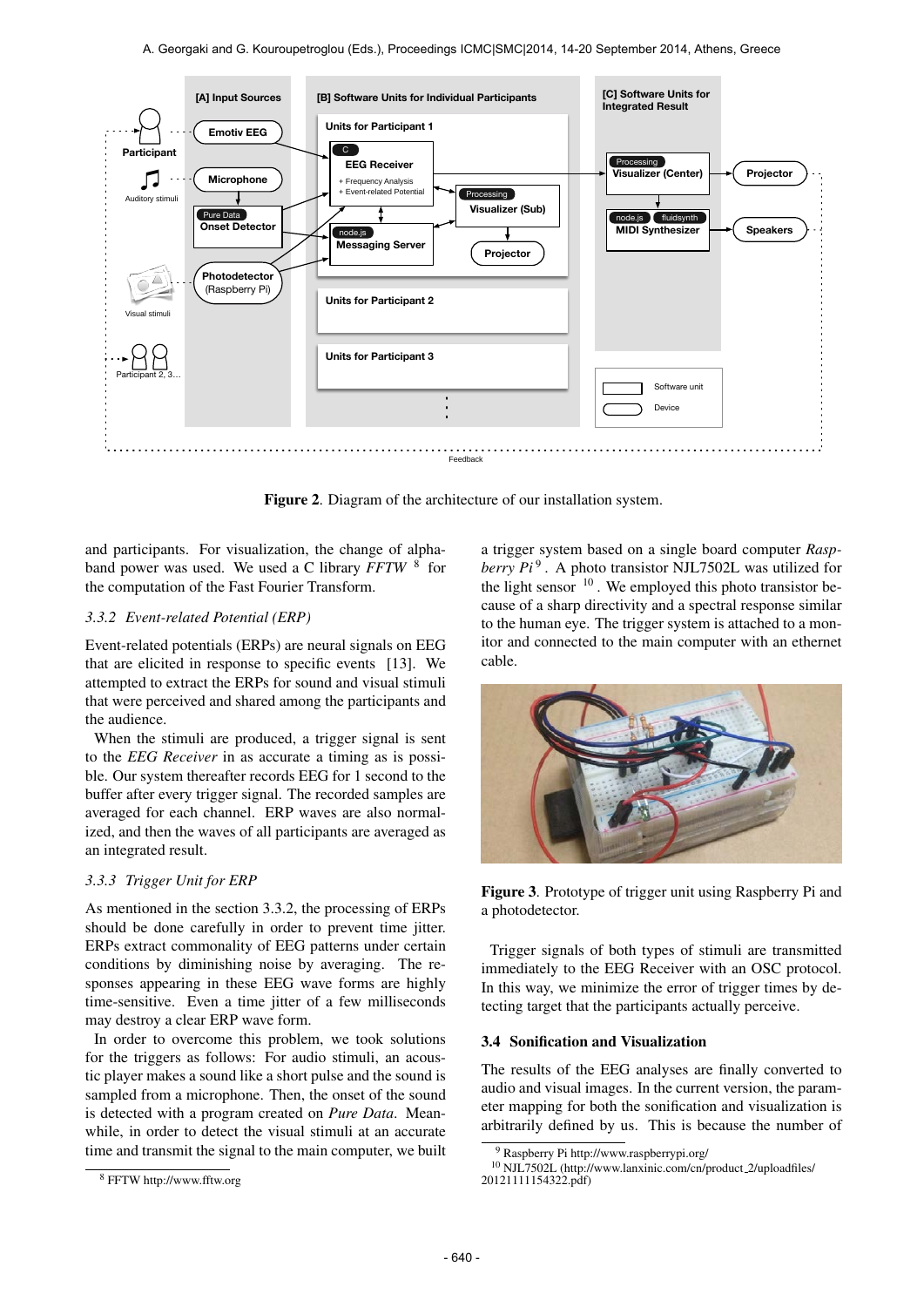musical/visual parameters is considerable, and we believe that an empirical selection may not work in this case. Thus, the parameters were adjusted to sound and look like they were expressing the most rich variety based on the data.

#### *3.4.1 Sonification*

Currently, our system allows us to generate music in two ways as a sonification from each EEG analysis result. In either manner, the resulting data is converted to musical notes that are played by the *MIDI synthesizer*.

For the frequency analysis, the relative change of the power of the alpha band averaged across all participants is mapped onto the pitch of a continuously played arpeggio of the harp. The stronger the power is, the higher the tone that is played. The note set of the arpeggio is pre-defined and the curve of the amplitude is manually configured with respect to the pitch of the tones.

For the preprocessing of ERP sonification, each data channel is normalized and the average of all participants is taken for every channel. Since the ERP data is a second long, we implemented sonification as a playback of that recorded data. Each sample of ERP data represents the normalized voltage, and it is mapped to the pitch of the tones with the marimba. It is able to change the time scale of playback, so that the result can be heard at a slower speed.

#### *3.4.2 Visualization*

The integrated results, such as the average of frequency analysis or ERP, are visualized on the screen placed at the center/top of the display. There are also other sub-screens showing the status of each subject (Figure 4). On the subscreens, the positions of the electrodes are mapped and preprocessed raw EEG singles and spectra are depicted in real-time. Sparking objects around each electrode represents a rise of alpha-band power. ERPs are visualized like overlapping rings as seen in Figure 1. Rings represent each sample of ERP data, and their color shows time. Each electrode is mapped to the annular shape and the position of the vertices extends according to the electric potential of the ERP. This type of visualization is played as an animation associated with the sonification.



Figure 4. Screen shot of the visualization on sub-screen for one subject.

#### 4. INSTALLATION

We conducted a workshop with an earlier version of our installation system. The workshop was held in the summer of 2013 in Affiliated Junior High School of Fukushima University. About 15 students from the university and the junior high school joined in the workshop. In the first half of the workshop, we gave a introductory lecture about neuroscience and media art, and explained about interdisciplinary collaboration in these domains. In the second half, we had time for hands-on learning session using our system. The students measured their EEG, and observed the sonification and visualization generated from the EEGs of their own. Next, we measured the ERP of five participants simultaneously and created music and images of the averaged result.

During the hands-on session, all the participants needed some time at first to familiarize themselves with the observation of their brain. However, while practicing many trials by themselves, many of them actively tried to apply various audio and visual stimuli and to see how they affect on their EEGs. When finally experimenting with simultaneous ERP, all participants wearing EEG system concentrated on the stimulus cooperatively, and that resulted in forming a very intense, focused atmosphere. After the measurement, the place was in a relaxed mood in reversal. The participants enjoyed the discussion comparing the results of everyone and their own by listening and watching the result for many times.

Currently, we are planning to exhibit our installation at various occasions to different kinds of audiences, as well as making a performance piece based on this installation.

#### 5. DISCUSSION

Our goal is to express musical communication by multiple person in a place. Toward this goal, we developed a system enabling sonification and visualization based on EEGs measured from multiple participants. The response from the participants of the workshop was very positive in general. They lively enjoyed experimenting on their brain activities with musical or visual stimulations. The synchronization and segregation of audiovisual representations inspire the interactive exploration of the relationship between brain and music.

As a consequence of the development, we achieved to create a place which allows audience to observe a cyclical process like musical communication that music is generated from participants EEG and that music returns to participants again as a biofeedback. By representing an integrated result of multiple participants as audio and images, the audience is able to grasp the relationship among individual participants intuitively. In addition, the audience can perceive a fine change of brain activity by music as sonification which was exhaustively adjusted.

#### 5.1 Expected Future Tasks

We have implemented two types of sonification in this system. A possible improvement will be to realize a linear mapping with real-time sound synthesis which will give